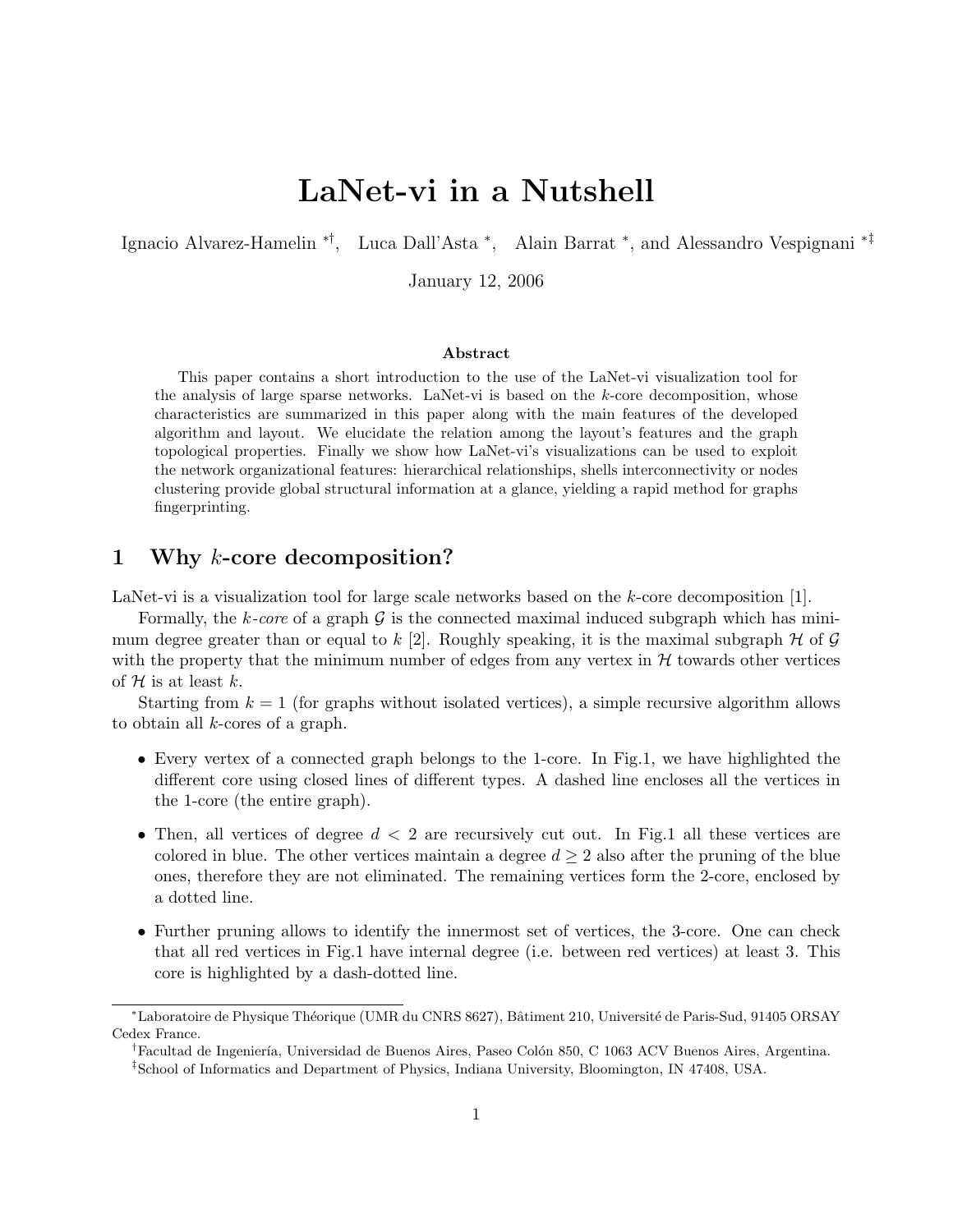



The use of different colors for the vertices is useful to stress another important property: the shell index of a vertex. A vertex has shell index k if it belongs to the k-core but not to the  $k+1$ -core. A k-shell collects all vertices with the same shell index, i.e. those vertices that are pruned at the same stage of the procedure. Blue vertices in Fig.1 belong to the 1-shell, green ones to the 2-shell and the red vertices compose the 3-shell that, being the highest one, coincides with the 3-core.

In Graph Theory there are many other definitions that are usefully exploited in the analysis of social networks  $[3]$  as cliques, *n*-cliques, *n*-clans, *n*-clubs, *k*-plexes, *ls*-sets, etc. Many of these notions can be, in principle, used to draw a reduced representation of a graph by means of pruning or renormalization algorithms. The k-core analysis is particularly indicated for two main situations:

- the analysis of large sparse networks, since the visualization algorithm runs in a time  $O(n+e)$ (where n and e are the total number of vertices and edges respectively);
- the analysis of networks with a non trivial hierarchical structure, since the vertices are displayed in different 2D annular shells in relation with their actual shell index, that provides a centrality measure and a manner to gain information on the hierarchical order in the network.

## 2 Basic features of the visualization's layout

The following list is a set of simple rules for a complete understanding of the visualization layout. They should provide the reader with a method to extract information on the original graph starting from the visual observation of the representation's properties and a way to compare different graphs. All points are illustrated with figures.

The main features of the layout's structure listed below are visible in Fig.2 where, for the sake of simplicity, we don't show any edge. The leftmost panel displays the case in which all  $k$ -cores have a single component, while in the rightmost one an example of k-core fragmentation is reported. Indeed, it is possible that, during the pruning procedure, the remaining nodes forming a  $k$ -core do not belong to the same connected component. When such a fragmentation occurs, LaNet-vi computes the separed components of the core and displays all of them in a coherent way (see below).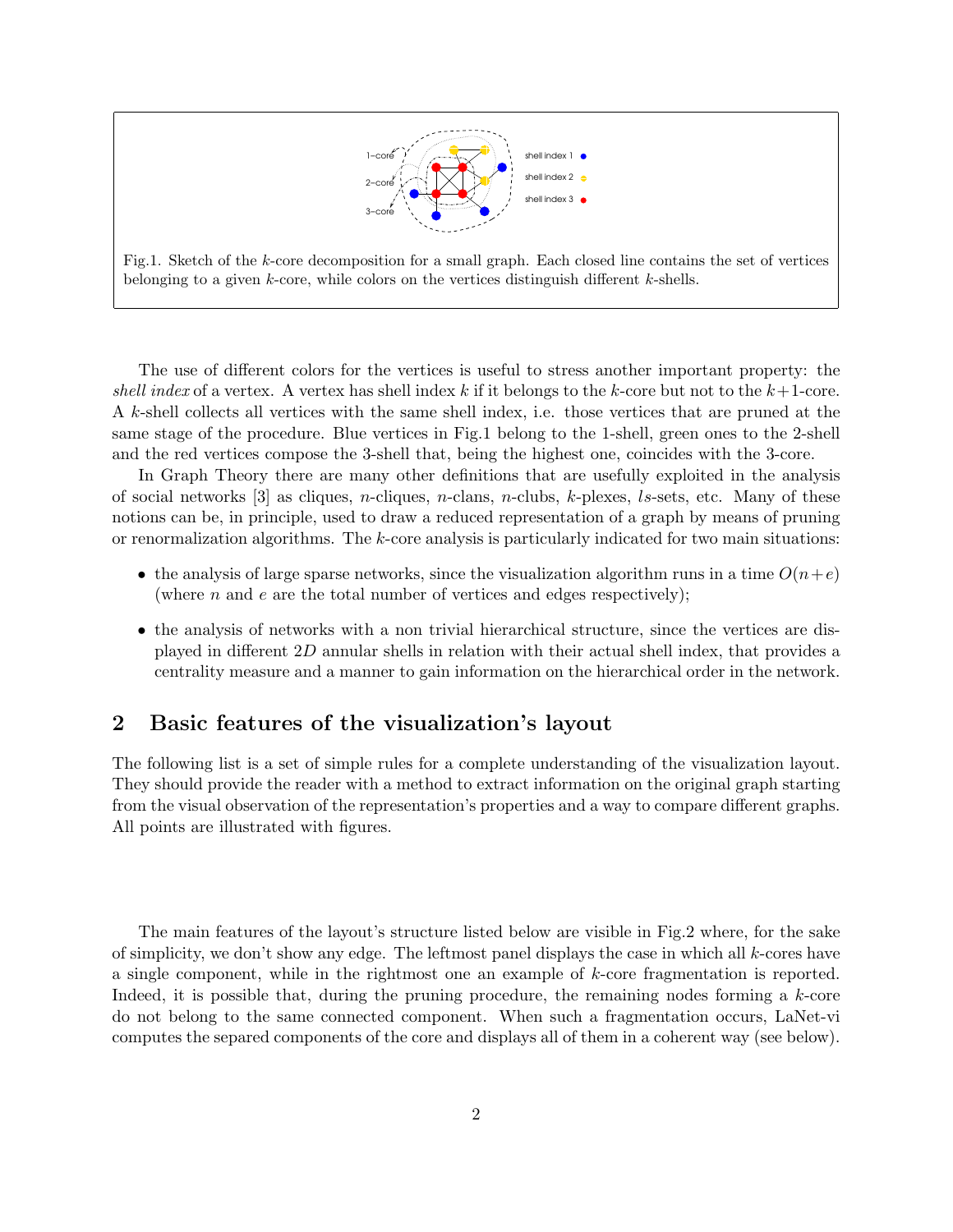

Fig.2. The two drawings show the structure of a typical LaNet-vi's layout in two important cases: on the left, all k-cores are connected; on the right, some k-cores are composed by more than one connected component. The vertices are arranged in a series of concentric shells, each one corresponding to a particular shell index. The diameter of the k-shell depends on both the index value and, in case of multiple components (right) also on the relative fraction of vertices belonging to the different components. The color of the vertices corresponds to their shell index, while their size is logarithmically proportional to their original degree.

- The visualization's layout is two-dimensional, composed of a series of concentric circular shells (see the five different shells in Fig.2).
- Each shell corresponds to a single shell index and all vertices in it are therefore drawn with the same color.
- A color scale allows to distinguish different values of shell index: in LaNet-vi's images, as in Fig.2, the violet is used for the minimum value of shell index  $k_{min}$ , then nuances of blue, green and yellow compose a graduated scale for higher and higher values of shell index up to the maximum value  $k_{max}$  that is colored in red.
- The diameter of each k-shell depends on the shell index k, and is proportionnal to  $k_{max} k$ , (In Fig.2, the position of each shell is schematized by a circle having the corresponding diameter). The presence of a trivial order relation in the values of shell index ensures that all shells are placed in a concentric arrangement. On the other hand, when a k-core is fragmented in two or more components, the diameter of the different components depends also on the relative number of vertices belonging to each of them, i.e. the fraction between the number of vertices belonging to that component and the total number of vertices in that  $k$ -shell. This is a very important information, providing a way to distinguish between multiple components at a given coreness value. Looking at the two central components for high coreness values in Fig.2 (right), we immediately realize that the bigger one contains a larger fraction of vertices.
- Finally, the **size** of each node is proportional to the original degree of that vertex; we use a logarithmic scale for the size of the drawn bullets.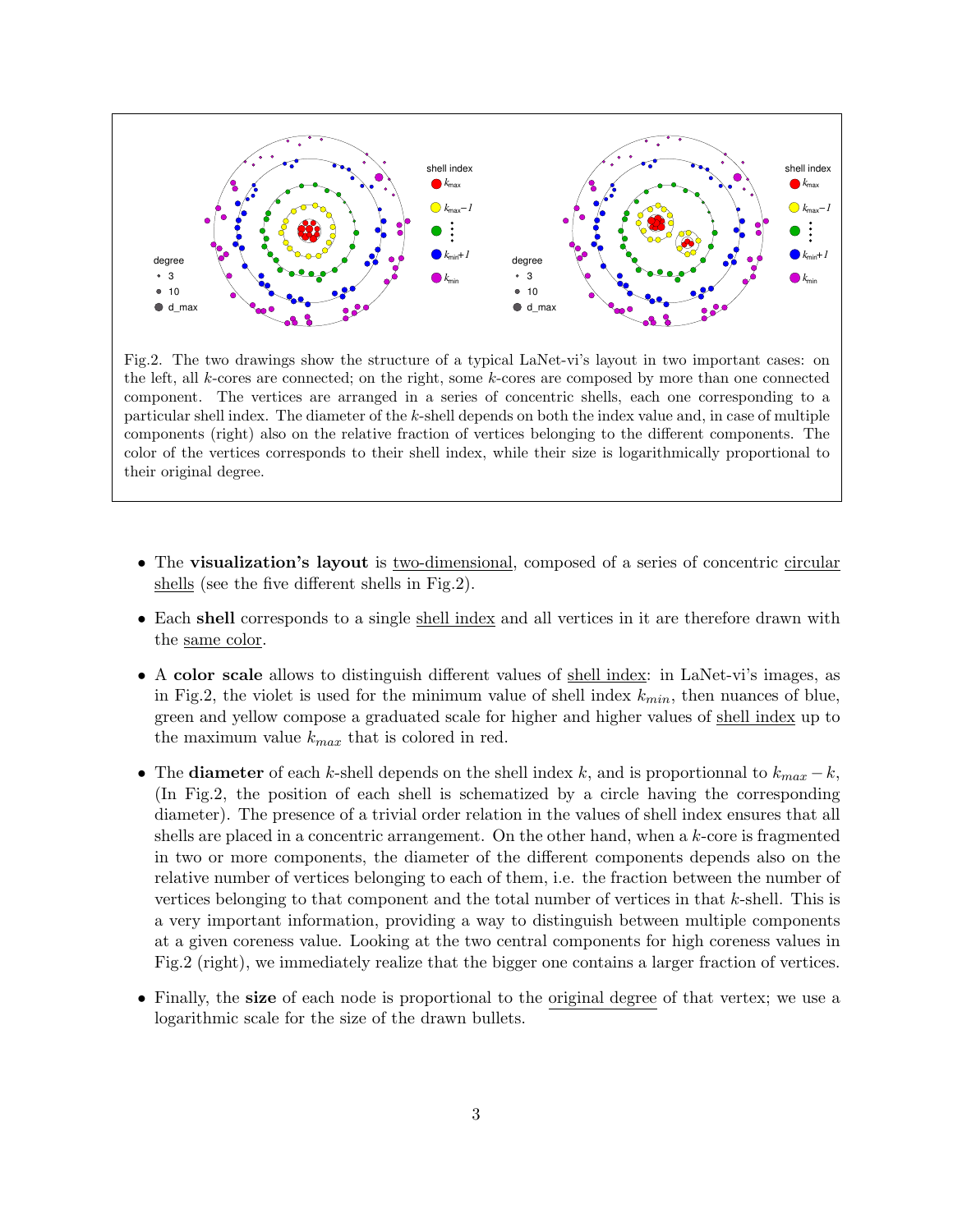## 3 Network fingerprinting with LaNet-vi

The k-core decomposition peels the network layer by layer, revealing the structure of the different shells from the outmost one to the more internal ones. LaNet-vi provides a direct way to distinguish their different hierarchies and structural organization by means of some simple quantities: the radial width of the shells, the presence and size of clusters of vertices in the shells, the correlations between degree and shell index, the distribution of the edges interconnecting vertices of different shells, etc. The following features are useful to extract this structural information out of the laNet-vi visualization.



Fig.3. Each shell has a certain radial width around its diameter's values. This width depends on the correlation's properties of the vertices in the  $k$ -shell. The dashed lines in the figure point out the width of the outmost shell, that corresponds to the lowest  $k$ -shell. In the second shell, we have pinpointed two nodes x and y. The node y is more internal than x because a larger part of its neighbors belongs to higher k-shells compared to x's neighbors. Indeed, y has three links to nodes of higher shell index, while x has only one.

#### 1) Shells Width

In the LaNet-vi's representations the width can change considerably from shell to shell. The thickness of a shell depends on the shell indices of the neighbors of the vertices in the corresponding k-shell. For a given shell-diameter (corresponding to the black circle in the median position of shells in Fig.3), each vertex can be placed more internal or more external with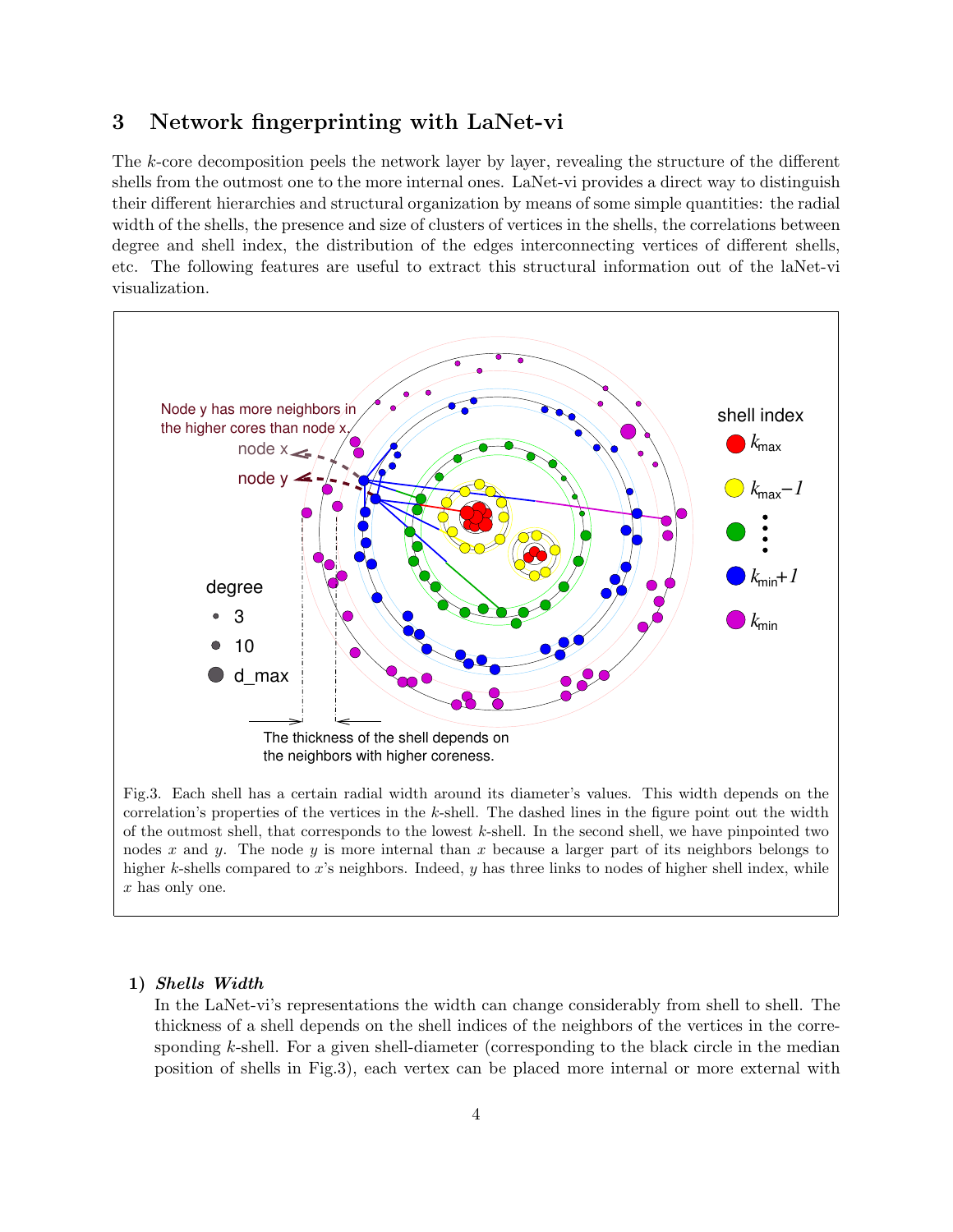respect to this reference line. Nodes with more neighbors in higher k-shells are closer to the center and viceversa, as shown in Fig.3. Node  $y$  is more internal than node  $x$  because it has three edges towards nodes if higher shell index compared to the single edge emerging from  $x$ towards inner shells. The maximum thickness of the shells is controlled by the  $\epsilon$  parameter  $(i.e., see Eq.1 of [1]).$ 

#### 2) Shell Clusters

The angular distribution of vertices in the shells is not completely homogeneous. Fig.3 shows that clusters of vertices can be observed. The idea is that of grouping together all nodes of the same k-shell that are directly linked in the original graph and of representing them close one to another in the shell. Thus, a shell is divided in many angular sectors, each one containing a cluster of vertices. This feature allows to figure out at a glance if the k-shells are composed of a single large connected component rather than divided into many small clusters, or even if there are isolated vertices (i.e. disconnected from all other nodes in the shell, not from the rest of the k-core!).



Fig.3. The figure shows the clustering properties of nodes in the same  $k$ -shell. In each  $k$ -shell, nodes that are directly connected between them (in the original graph) are drawn close one to the other, as in a cluster. Some of these sets of nodes are circled and highlighted in gray. Three examples of isolated nodes are also indicated; these nodes have no connections with the others of the same k-shell.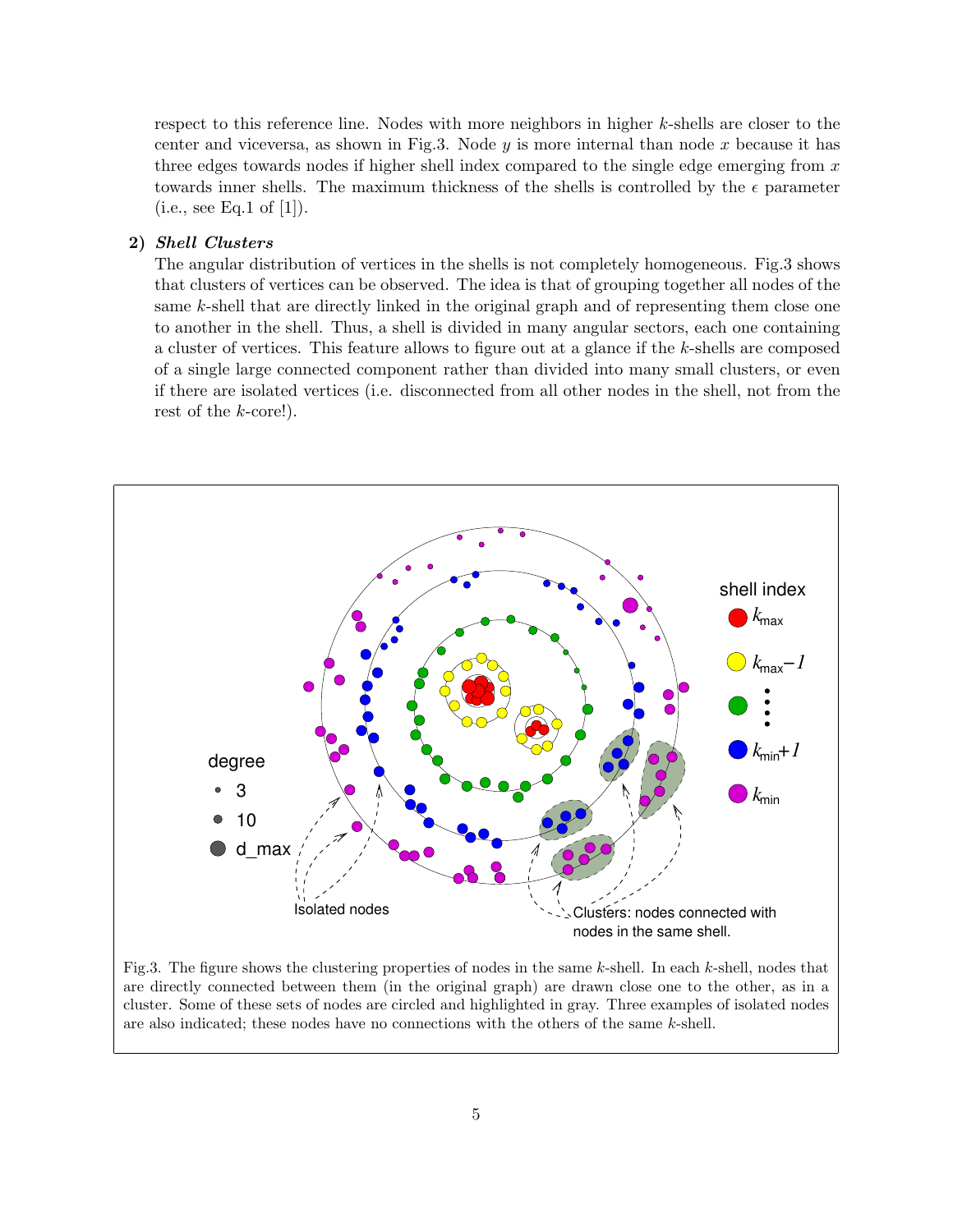#### 3) Degree-Coreness Correlation

Another property that can be studied from LaNet-vi's images is the correlation between the degree of the nodes and the shell index. In fact, both quantities are centrality measures and the presence or the absence of correlations between them is a very important feature characterizing a network's topology. The nodes displayed in the most internal shells are those forming the central core of the network; the presence of correlations between degree and shell index then corresponds to the fact that the central nodes are most likely high-degree hubs of the network. This effect is indeed observed in many real communication networks with a clear hierarchical structure, as the Internet at the Autonomous System level or the World Wide Air-transportation network. On the contrary, the presence of hubs in external shells is typical of networks without a clear global hierarchical structure as the World-Wide Web or the Internet Router Level. In this case, emerging star-like configurations appear with high degree vertices connected only to very low degree vertices. These vertices are rapidly pruned out in the k-core decomposition even if they have a very high degree, leading to the presence of local hub in the external k-shells. These examples are shown in the Image Gallery (http://xavier.informatics.indiana.edu/lanet-vi/#examples).



Fig.3. The two figures show different correlation properties between the shell index and the degree of the nodes. On the left, we report a graph with strong degree-shell index correlation: the size of the nodes grows going from the periphery to the center, in strong correlation with the shell index. The right-hand drawing shows a graph in which there is the degree-shell index correlations are blurred by large fluctuations, as stressed by the presence of some hubs in the external shells.